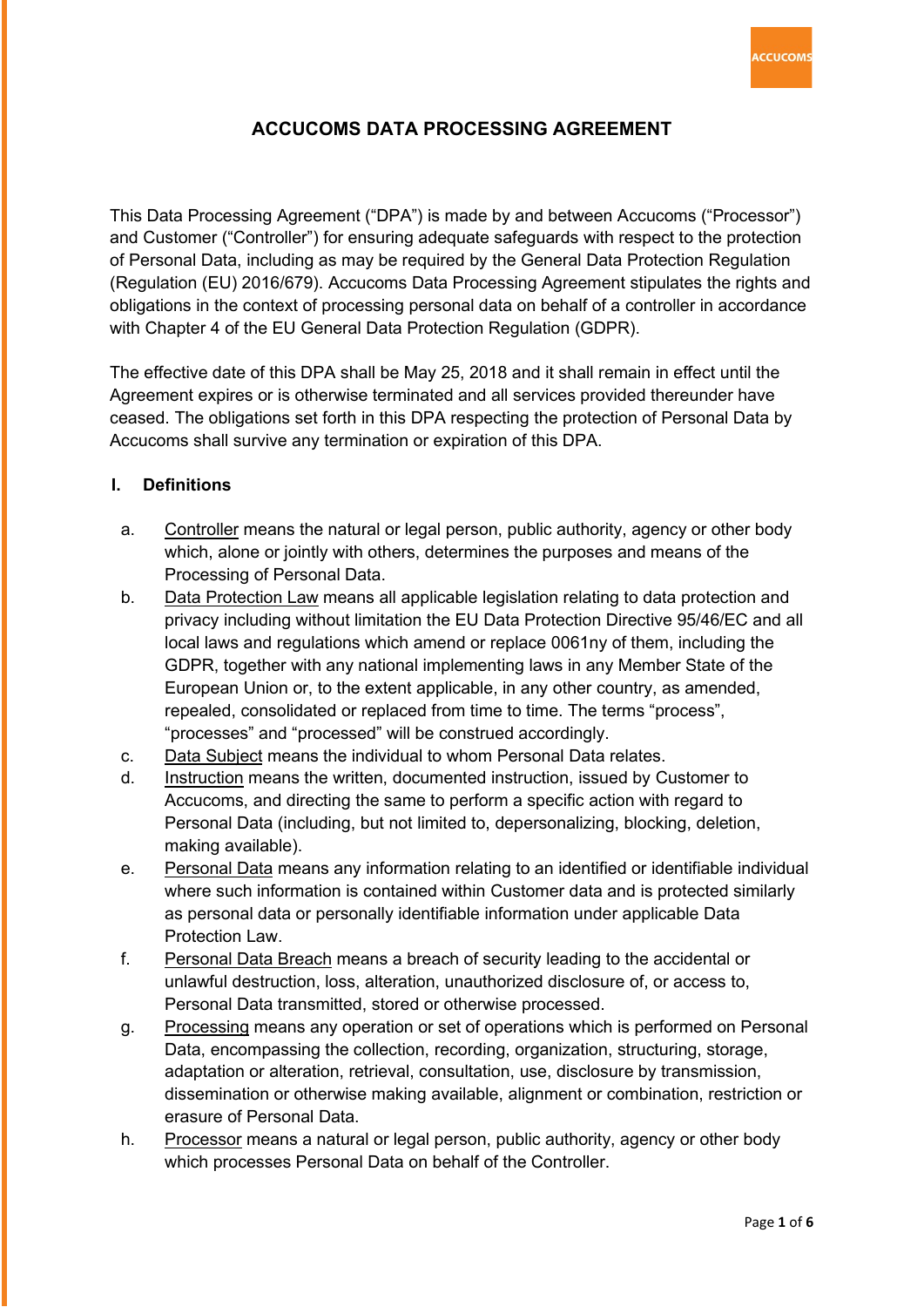## **II. Controller Responsibility**

The parties acknowledge and agree that Customer is the Controller of Personal Data and Accucoms is the Processor of that data. Within the scope of the Agreement and in its use of the services, Customer shall be solely responsible for complying with the statutory requirements relating to data protection and privacy, regarding the disclosure and transfer of Personal Data to Accucoms and the Processing of Personal Data. For the avoidance of doubt, Customer's instructions for the Processing of Personal Data shall comply with the Data Protection Law

This DPA is a complete and final instruction to Accucoms in relation to Personal Data and that additional instructions outside the scope of DPA would require prior written agreement between the parties. Instructions shall initially be specified in the Agreement and may, from time to time thereafter, be amended, amplified or replaced by Customer in separate written instructions (as individual instructions).

Controller shall inform Accucoms without undue delay and comprehensively about any errors or irregularities related to statutory provisions on the Processing of Personal Data.

#### **III. Obligations of Accucoms as a Processor**

a. Compliance with Instructions. Accucoms shall collect, process and use Personal Data only within the scope of Customer's Instructions. If Accucoms believes that an Instruction of the Customer infringes the Data Protection Law, it shall immediately inform the Customer without delay. If Accucoms cannot process Personal Data in accordance with the Instructions due to a legal requirement under GDPR, Accucoms will notify the Customer of that legal requirement before the relevant Processing to the extent permitted by the Data Protection Law; and cease all Processing until the Customer issues new instructions with which Accucoms is able to comply. If this provision is invoked, Accucoms will not be liable to the Customer under the Agreement for any failure to perform the applicable services until the Customer issues new instructions regarding the Processing.

The type of Personal Data processed pursuant to this DPA; the need for the data; the categories of relevant Data Subjects about whom Personal Data may be processed; and the subject matter, duration, nature and purpose of the processing are described in Appendix 1 to this DPA.

- b. Security. With respect to all Personal Data, Accucoms shall:
	- 1. implement all appropriate technical and organizational measures to ensure a level of security appropriate to the risks presented by the processing of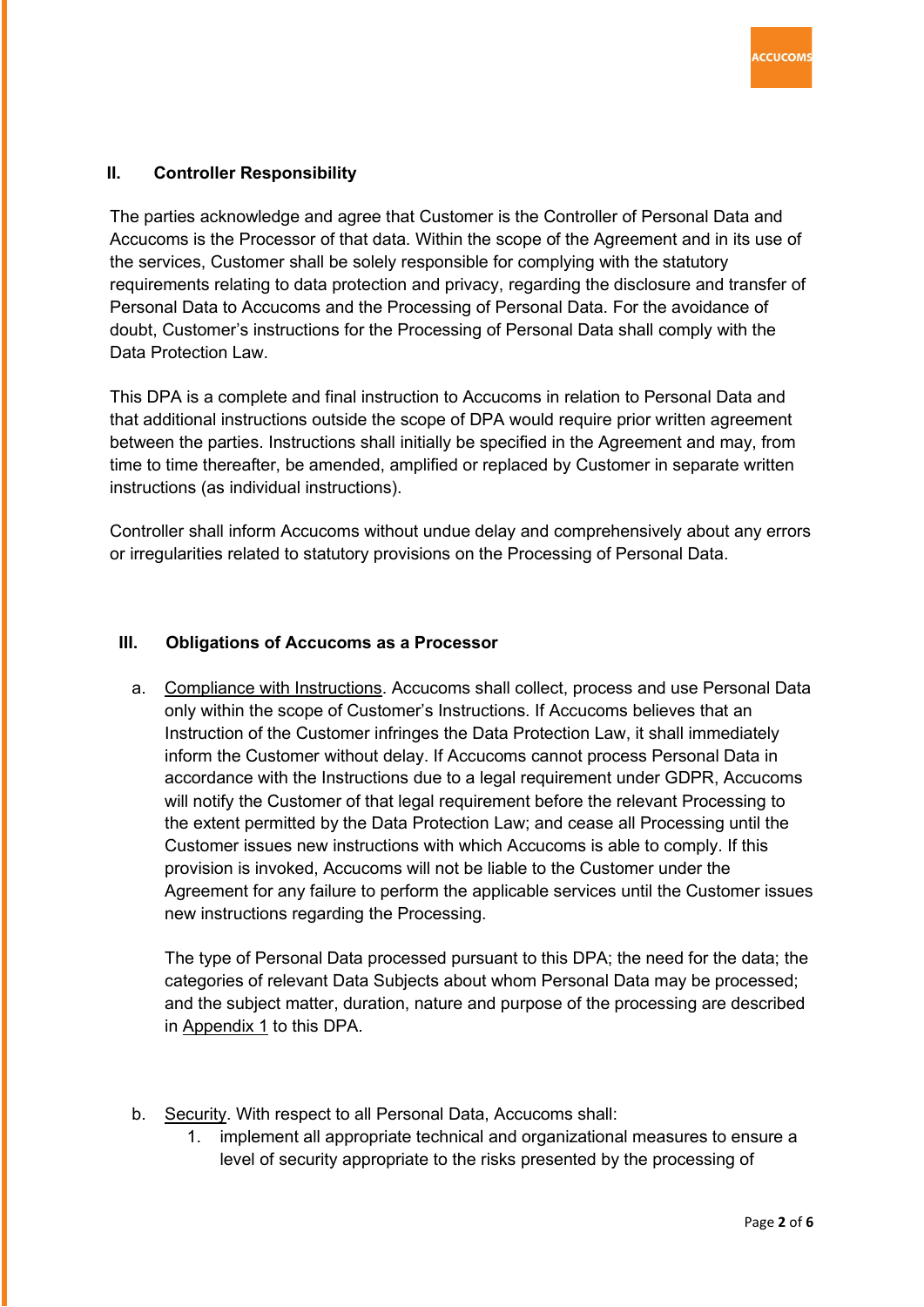

Personal Data, and to protect against any accidental or unlawful destruction, loss, alteration, unauthorized disclosure, or unauthorized access to Personal Data;

- 2. limit the processing and storage of personal data to Zoho One system (Zoho Corporation) and business software Office 365 (Microsoft). Both Zoho Corporation and Microsoft participates in and has certified its compliance with the General Data Protection Regulation (GDPR) and U.S. Privacy Shield Framework.
- 3. ensure that only authorized personnel have access to the Personal Data processing system (physical access control);
- 4. prevent Personal Data processing system from being used without authorization (logical access control);
- 5. ensure that persons entitled to use a Personal Data Processing system gain access only to such Personal Data as they are entitled to accessing in accordance with their access rights, and that, in the course of Processing or use and after storage, Personal Data cannot be read, copied, modified or deleted without authorization (data access control);
- 6. certify that Personal Data cannot be read, copied, modified or deleted without authorization during electronic transmission, transport or storage on storage media, and that the target entities for any transfer of Personal Data by means of data transmission facilities can be established and verified (data transfer control),
- 7. ensuring the establishment of an audit trail to document whether and by whom Personal Data have been entered into, modified in, or removed from Personal Data Processing systems (entry control); and
- 8. ensuring that Personal Data is Processed solely in accordance with the Instructions (control of instructions).
- c. Confidentiality. Accucoms shall ensure that personnel authorized to have access to Personal Data is obligated to protect the confidentiality of such Personal Data at all times.
- d. Personal Data Breaches. Accucoms will notify Customer, as soon as aware, of any breach of security that leads to the accidental or unlawful destruction, loss, alternation, unauthorized disclosure, or unauthorized access to Personal Data transmitted, stored or otherwise processed by Accucoms.

As a Processor, Accucoms shall provide Customer reasonable cooperation and assistance with respect to any security breach affecting Personal Data, providing all information concerning such breach, including:

- 1. possible causes of the breach and potential consequences for the relevant Data Subjects;
- 2. the categories of Personal Data involved in the breach;
- 3. identification of any known unauthorized recipients of Personal Data; and
- 4. all measures to be taken by Accucoms to rectify the breach and mitigate any damage caused therefrom.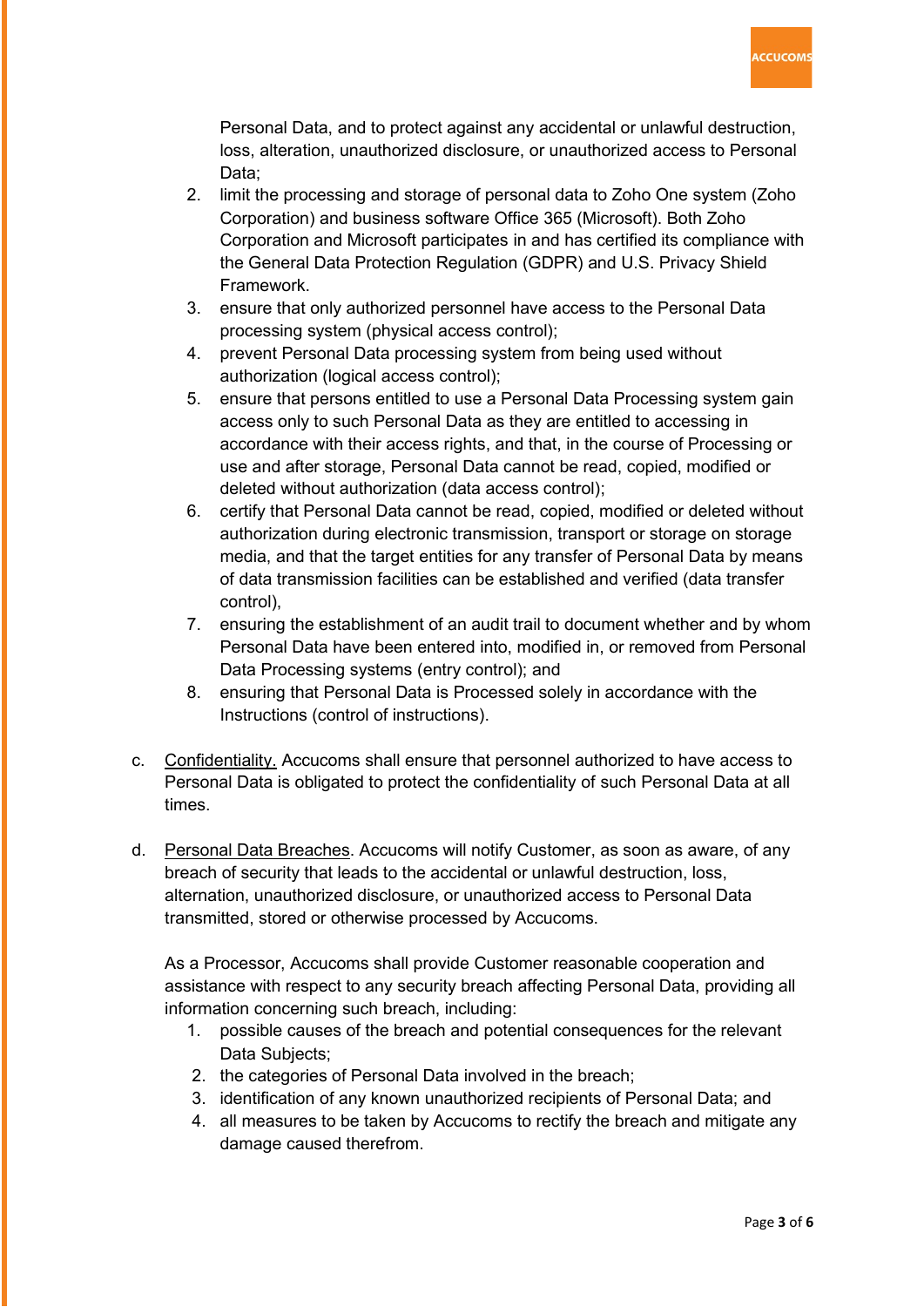

Accucoms will not make any public announcement about any security breach relating to Personal Data without the prior written consent of Customer, unless required to do so by applicable law.

- e. Data Subject Requests. Accucoms will notify Customer if Accucoms receives any request from an individual to access, rectify, object, erase, transport or that otherwise affects the processing of that individual's Personal Data.
- f. Sub-Processors. Accucoms do not engage affiliates or third-party entities as sub-Processors for the performance of the services under the Agreement.
- g. Data Transfers. Customer acknowledges and agrees that, in connection with the performance of the services under the Agreement, Personal Data may be transferred to Accucoms, in order to implement appropriate safeguards for such transfers pursuant to Article 46 of the GDPR.
- h. Deletion or Retrieval of Personal Data. Accucoms will delete all Personal Data processed pursuant to this DPA within six months after the termination or expiration of the Agreement between Customer and Accucoms or otherwise specified by the Customer. If unable to delete Personal Data for technical or other reasons, Accucoms will apply measures to ensure that Personal Data is blocked from any further Processing.

#### **IV. Audit and Records**

Accucoms shall, upon Customer's written request and within a reasonable period of time, provide Customer with all information necessary for such audit, to the extent that such information is within Accucoms' control and Accucoms is not precluded from disclosing it by applicable law, a duty of confidentiality, or any other obligation owed to a third party.

The individual at Accucoms who shall be responsible for responding to all issues regarding Personal Data and the GDPR is Simon Boisseau, Managing Director, simon@accucoms.com.

#### **V. General Provisions**

This DPA is without prejudice to the rights and obligations of the Parties under the Agreement, which shall continue in full force and effect.

As set forth in the GDPR, each Party shall be responsible for any fines or damages incurred as a result of an infringement of the GDPR for which it is responsible. As the GDPR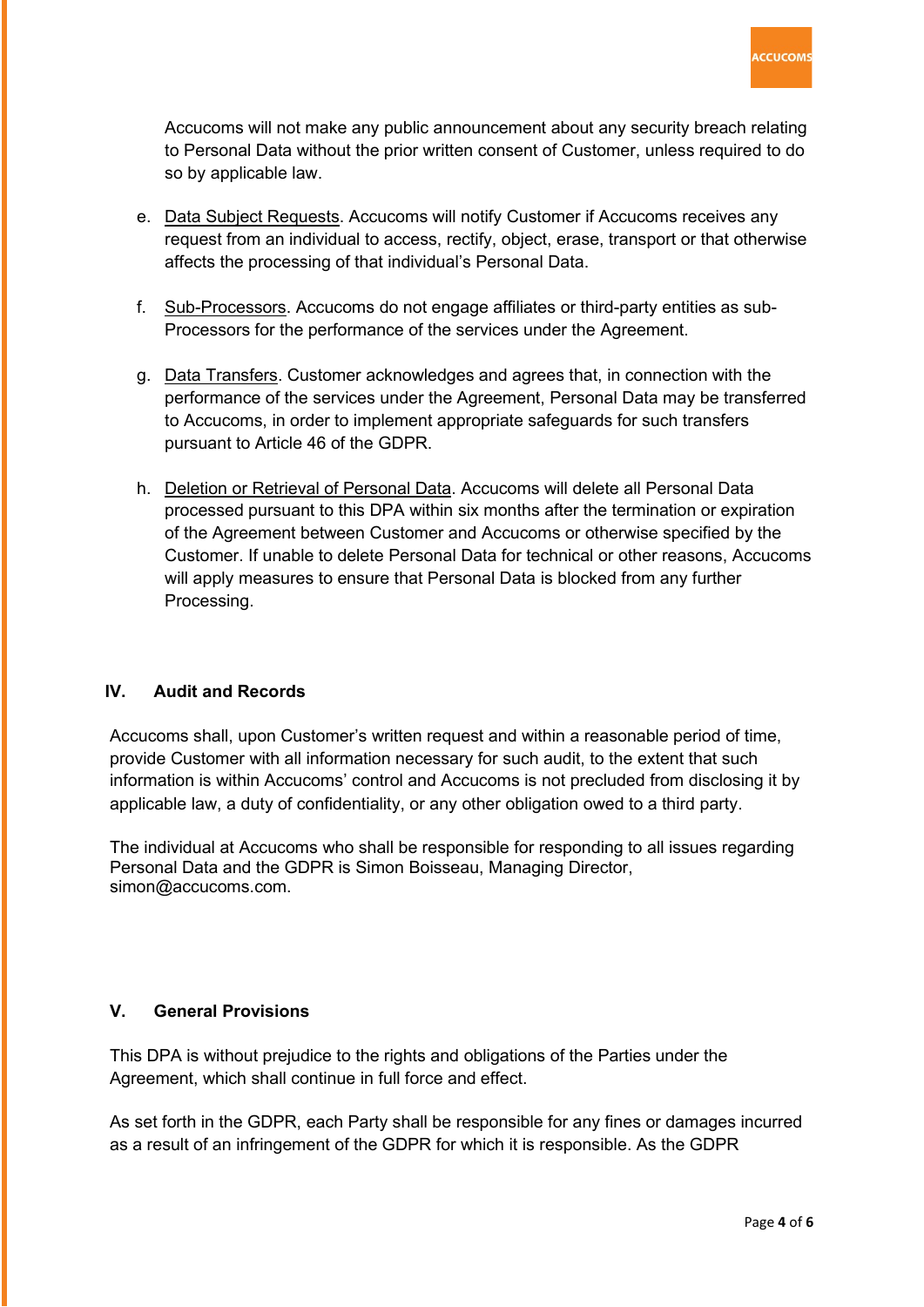mandates, either Party may be held liable for the entire damage caused by processing, but when either Party has paid full compensation for any damage suffered, it shall be entitled to recover from the other Party the portion of the damage which corresponds to that Party's portion of responsibility for the damage. Notwithstanding any provision to the contrary, this recovery shall not be subject to any limitation of liability or indemnity limitation which may be set forth in the Agreement.

This DPA is the exclusive and final agreement of the Parties with respect to the subject matter hereof. No modification or waiver of any provision of this DPA will be effective unless in writing and signed by an authorized signatory of each Party. This DPA may be executed in counterparts, each of which shall be deemed to be an original but all of which, taken together, shall constitute one and the same agreement. Each person signing below represents and warrants that he/she is duly authorized to execute this DPA on behalf of the Party.

**IN WITNESS WHEREOF**, each Party has caused this DPA to be executed and delivered by its duly authorized representative.

# **APPENDIX 1**

# **Details of Processing of Personal Data**

1. Personal Data means all data which is defined as '*personal data*' in the GDPR and which is accessed, stored or otherwise used by Accucoms to provide the services called for in the Agreement between Accucoms and Customer.